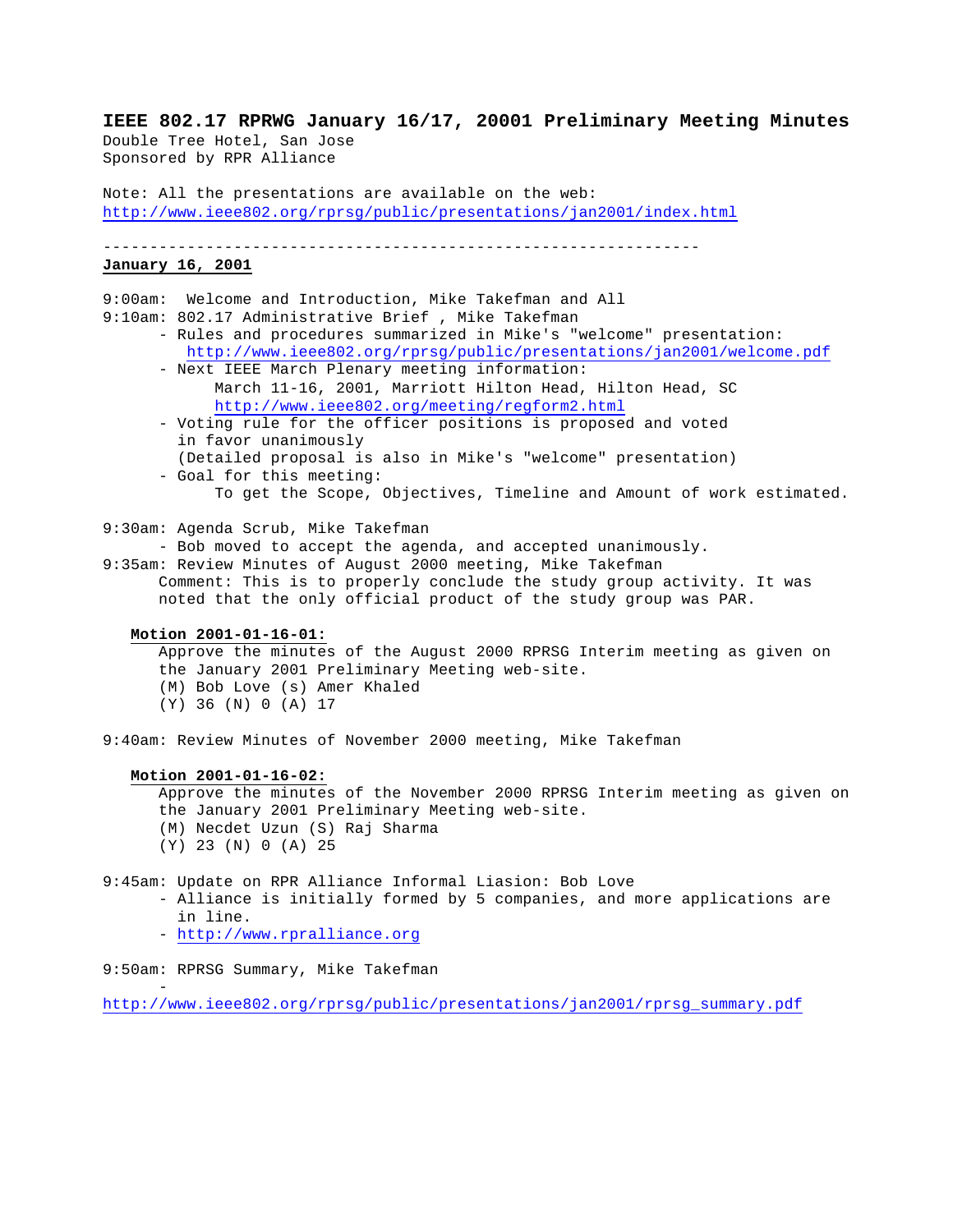#### 10:05am: Break

10:30am: Update on IETF IP over Resilient Packet Rings, Albert Herrera - New name was given to the WG, i.e., IPoRPR from IPoPTR

- Current status, objectives, time-line are listed in http://www.ieee802.org/rprsg/public/presentations/jan2001/albert.pdf
- Particular note was made that discussion was in progress whether the scope of the WG charter should be expanded to include non-RPR optical ring technologies

10:45am: Report on presentation to the IETF about IEEE 802.17, Khaled Amer - There existed a big concern about the availability of draft of the 802.17 standard for the IETF IPoRPR WG members to enable working together closely. IEEE drafts are not readily available, while IETF drafts are.

- Khaled suggested that RPRWG proposed to Jim Carlo to make 802.17 drafts available to selected individuals for collaboration.
- It was pointed out that most drafts were readily available, although requiring password.
- It was also pointed out that IEEE documents are copy-right protected, and so need careful process.

**Action:** Mike to send a request to Jim Carlo for his advice on this document sharing issue.

**Straw poll**: Number of people who also participates in IETF (10), TIXI (7).

# 11:00am: Presentation: Winning Through Standards Development, Bob Love, LAN Connect Consultants

- http://www.ieee802.org/rprsg/public/presentations/jan2001/love01.pdf

11:20am: The Reality of Transmission Infrastructure - Roy Bynum, MCI Worldcom -

http://www.ieee802.org/rprsg/public/presentations/jan2001/RB\_transmission.pdf

- Presented his view on what the RPR standard effort should focus on. - RPR is a transport infrastructure, not the services. - SONNET/SDH metro access favors a mesh of two node rings

- instead of multi-node rings.
	- \* Two node rings are used because of the ability to do operational maintenance on transmission systems without affecting more than one site.
- Q: What happens under fiber exhaust situation?
- A: A lof utility companies are installing a huge amount of fibers.
- Q: Why RPR is necessary, given the current proposed network design, i.e., 1+1 access protection rings?
- A: Performance gain in TDM vs. Statistical muxing with RPR. However, multinode rings are still built in the long haul backbone transport infrastructure. - VBR, UBR, 0 CIR is a high margin business, but only represents 0.75%, the rest is CBR circuits.
	- Do not worry about QoS, and simply provide CIR service.
- Q: Should the latency be part of SLA?
- A: No. We also specify CIR.
- Q: If the bandwidth is sold by chunks, why RPR?

A: Instead of point-to-point, value added services like voIP need pt-tomultipoint or multi-to-multipoint connectivity, thus the need for RPR. New Ethernet services are a whole new different game with different requirements?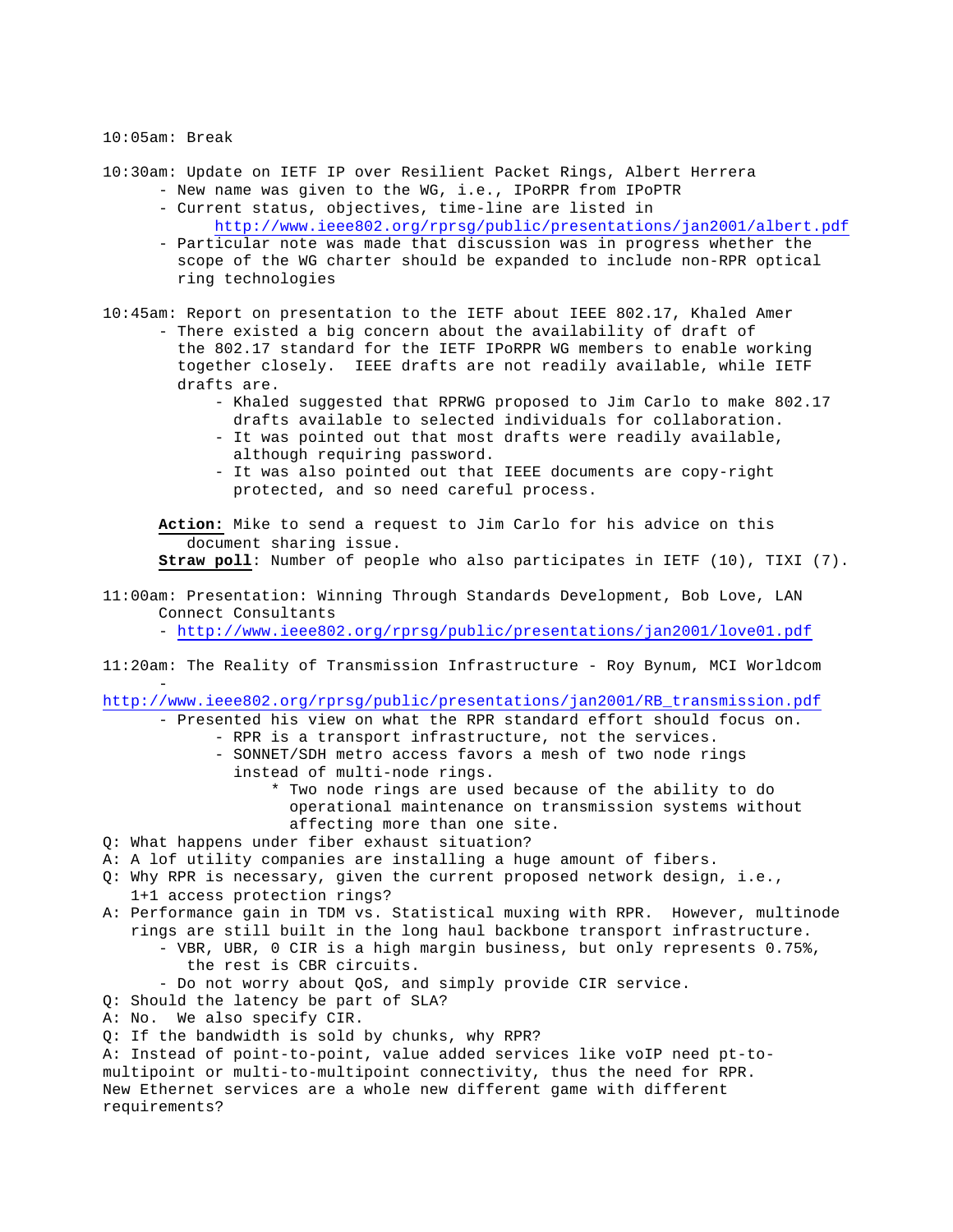#### 12:15pm: Lunch break

- 1:30PM: 802.17 Fairness for Transparent LAN Service, Bob Sultan, Fujitsu - http://www.ieee802.org/rprsg/public/presentations/jan2001/sultan.pdf
	- A Framework was proposed for weighted fairness to handle asymmetric traffic pattern in Transparent LAN services under congestion. Pointed out a requirement also to maintain independence of performance across customer domains, i,e., to isolate congestion control per domain.
- Q: Considering the necessary complexity and scalability concerns, would it be better left toward vendor differentiation area?
- A: Need more investigation.
- Q: How about the potential problem for the L2 access control coupled with global TCP synchronization behaviour, as in ATM ABR?
- A: Per-domain weighted fainess issue is no different from aggregate fairness.
- 2:05pm: Scope considerations for Link Layer in RPR, Pankaj Jha, Cypress Semiconductor
	- http://www.ieee802.org/rprsg/public/presentations/jan2001/pjscope.pdf
	- Presented a view of constructing RPR ring using MPLS LSP over physical ring, including a requirement for different link rates spanning different segments, and a consideration for efficient frame delineation scheme.
- 2:50pm: Jitter and Wander of High-priority Traffic in RPR, Gal Mor, Corrigent Systems
	- http://www.ieee802.org/rprsg/public/presentations/jan2001/ce\_rpr.pdf
	- Presented simulation study results demonstrating the potential effect of low priority Jumbo frames on delay sensitive frames over RPR and the need to define a priority mechanism.
- 3:15pm; RPR: an SCI perspective, David V. James (past editor, IEEE Std 1596)

http://www.ieee802.org/rprsg/public/presentations/jan2001/RrpAfterSci.pdf

- Presented various perspectives on potential RPR issues and directions including packet header, and some thought on Jumbo frames and plug and play.
- 3:55pm: Break

-

- 4:05pm: What will it take to create the IEEE 802.17 Resilient Packet Ring Standard?, Bob Love, LAN Interconnect Consultants
	- http://www.ieee802.org/rprsg/public/presentations/jan2001/love02.pdf
	- Presented potential approach and procedures in establishing the 802.17 standard in an effective and speedy way, based on 802.5 standard experience.
	- Proposed two-pronged approach, i.e., start outlining sections immediately following the March meeting, also start filling in the technical details within at the same time.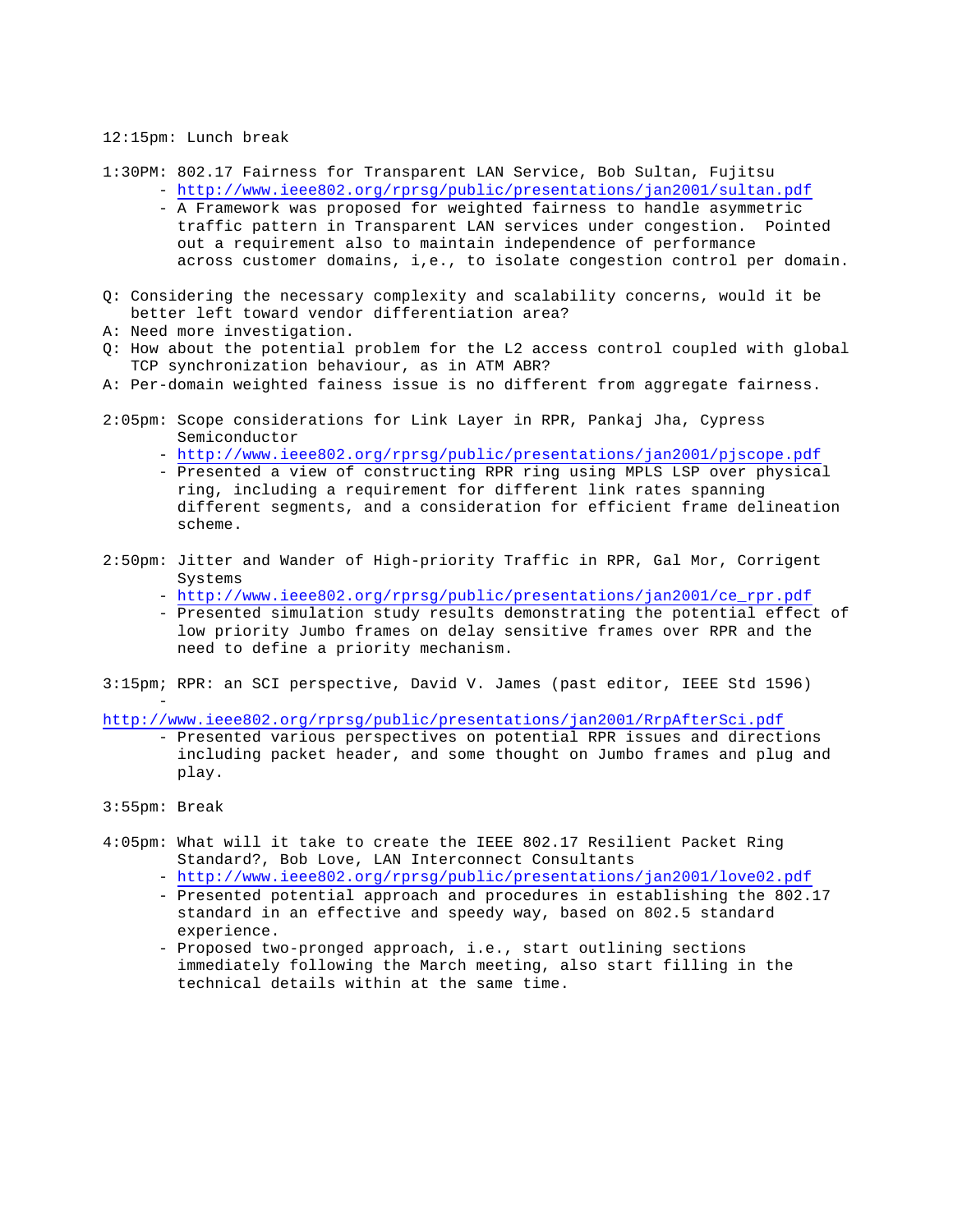4:30pm: IEEE 802.17 Development Timeline, Mike Takefman

- http://www.ieee802.org/rprsg/public/presentations/jan2001/timeline.pdf - Mike presented a preliminary timeline based on 802.3z example showing completed Standard in March 2003. The timeline is as follows:

| WG Formation:        | Dec 2000   |
|----------------------|------------|
| Objectives:          | March 2001 |
| Proposal Cutoff:     | Nov 2001   |
| 1st draft:           | Jan 2002   |
| Last Add TF Review:  | March 2002 |
| WG Ballot:           | July 2002  |
| Last Tech Change:    | Sept 2002  |
| LMSC Sponsor Ballot: | Nov 2002   |
| Standard:            | March 2003 |

- A concern was raised and discussed on whether setting the objectives in March, 2001 Plenary is achievable. A proposal is raised and discussed to have another interim meeting in February to gather more proposals for the objectives setting. Decision on the planning is deferred until January 17.
- Q: What happens if we miss the time line?
- A: Possibility exists to miss the market!
- 5:00pm: Scope Considerations, Bob Love
	- He went through an example exercise in deciding on a list of agreed upon work items. The example list is shown below:

| (Feature)                      |      | (include) (Maybe) | (Exclude) |
|--------------------------------|------|-------------------|-----------|
| Ethernet-based PHY layer       |      |                   |           |
| 1G                             | yes  |                   |           |
| 10G                            | yes  |                   |           |
| Sonet-based PHY layer          |      |                   |           |
| OC48                           | yes  |                   |           |
| OC192                          | yes  |                   |           |
| Spatial Reuse                  | yes  |                   |           |
| Ring Topology                  | yes  |                   |           |
| Point-to-Point Topology        | lots | yes               |           |
| (Unprotected)                  |      |                   |           |
| Mesh Topology                  | few  | lots              | lots      |
| 9.6k Frame size                |      |                   | most      |
| Congestion Control Layer 2 yes |      | few               | few       |
| Distributed Bandwidth Mgmt     |      |                   |           |
| Class of Service Support       |      |                   |           |
| $\leq$ 2.                      |      |                   |           |
| $\leq$ 4                       |      |                   |           |
|                                |      |                   |           |

> 4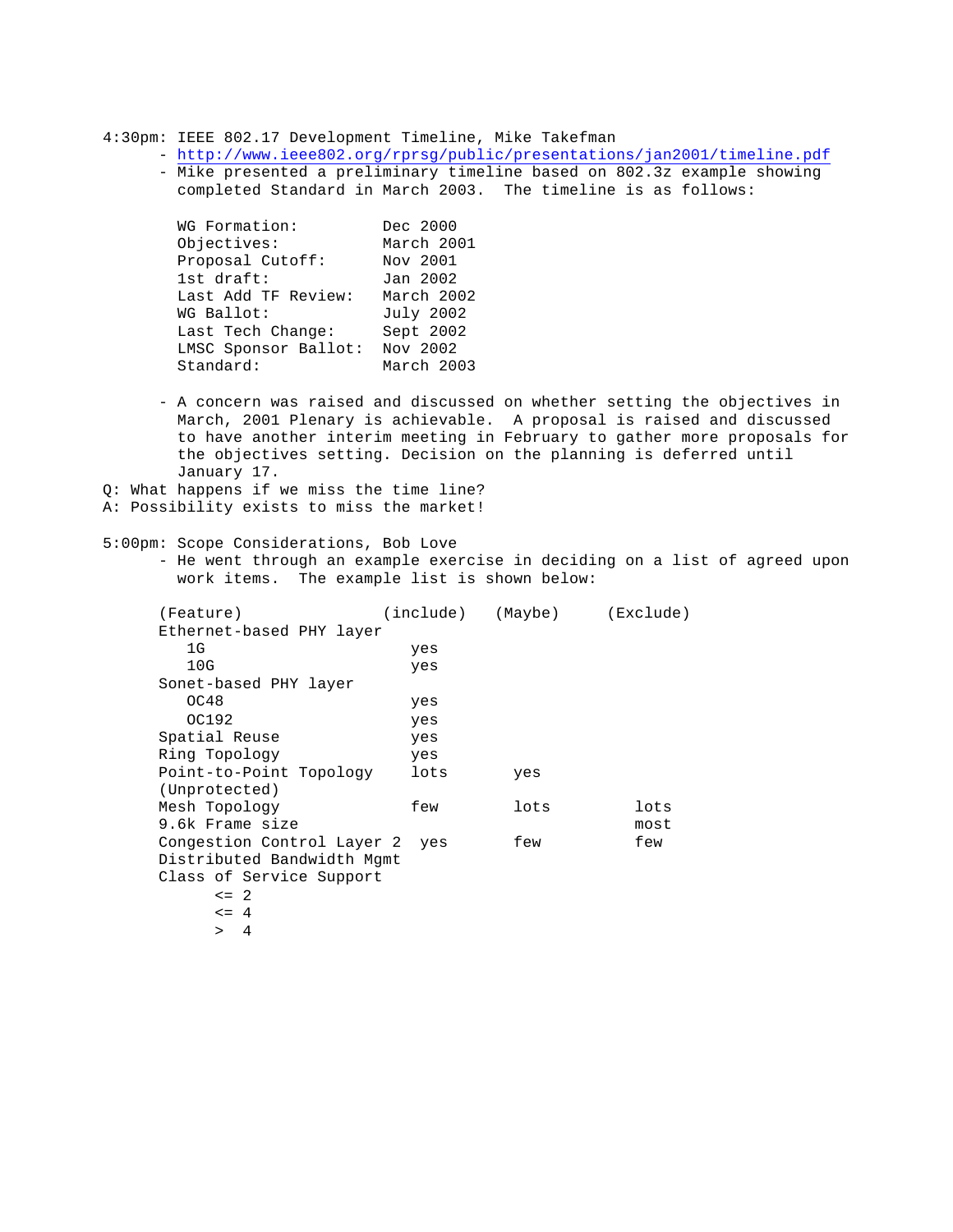- 5:25pm: Discussion on Ad-hoc Group formation, Mike Takefman
	- http://www.ieee802.org/rprsg/public/presentations/jan2001/adhoc.pdf
	- Proposed to have multiple parallel sessions in all meetings to maximize effectiveness and efficiency.
	- Presented possible work areas include:
		- . MAC definition: service model/frame format/packet processing rules/priority support/fairness, etc.
		- . Control protocols: topology, protection
		- . Physical layer definition: SONET/SDH, Ethernet
		- . Performance evaluation:
		- . 802.1 bridging related work
- 5:40pm: Performance Adhoc Group, Khaled Amer
	- http://www.ieee802.org/rprsg/public/presentations/jan2001/khaled.pdf
	- Presented a brief scope on objectives and methodologies for performance evaluation.
	- Took a quick straw poll on whether performance comparison between RPR and Ethernet solution should be done in this group. Mike said it was a technical decision, and 75% agreement could not be reached. As a result, no decision was made.
	- An idea of off-loading this performance work to independent consulting company, or to the RPR alliance, was discussed. No definite decision was reached.
- Q: Is the goal of the performance adhoc group to accept an existing proposal, or to come up with a better proposal? The question is in regard with meeting the time line objective.
- A: This is one of the issues where we need consensus.

6:10pm: End of January 16, 2001 Meeting.

### **January 17, 2001**

- 8:30am-9:00am: Coffee and Seating
- 9:00am: Goals for the day, Mike Takefman
	- The goal was to firm up the working group objectives, and to have an open forum for various technical and planning issues.
- 9:05am: Agenda Scrub, Mike Takefman

9:10am: Discussion on Performance Modeling, Khaled Amer

- Khaled presented a progress and status report on the performance modeling effort in the study group, and led more discussions on the goals, performance metrics and traffic scenarios.
- Based on a comment on the packet size distribution, straw poll was taken on existing model (agreed upon in earlier RPRSG meetings, i.e., Trimodal (40% 64Bytes, 40% 512Bytes, 20% 1518Bytes) and Bimodal (50% 64Bytes, 50% 9KBytes). Poll result: Change (9), Not-change (9).
- Another comment was brought up that judging from the number of votes, decision on exact numbers should be deferred to Ad-hoc group effort. Straw poll approved the comment.
- Discussion occurred whether the comparative study should be at the level of comprehensive vendor solution or at the component mechanism level. Decision has been deferred.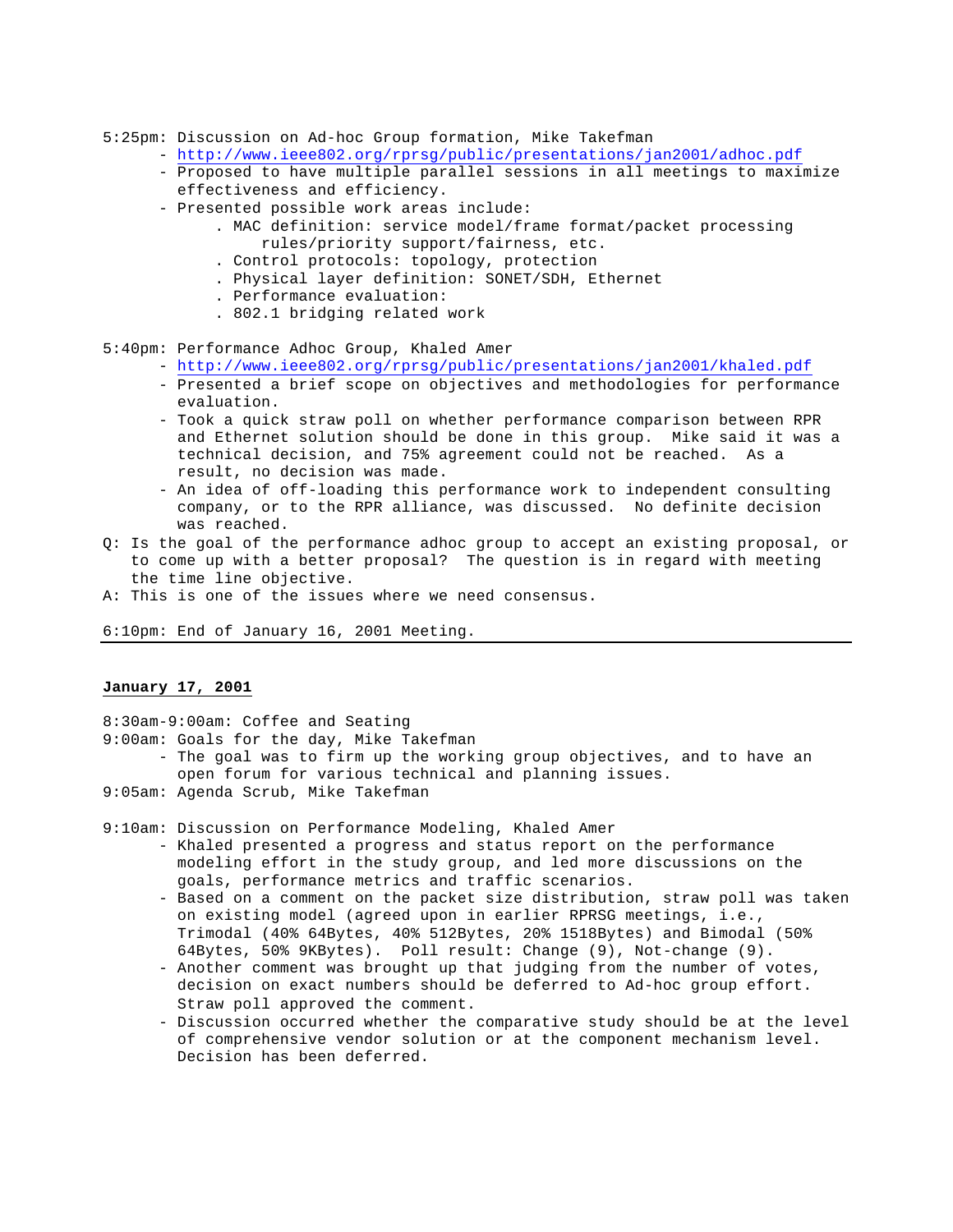- 11:00am: Comment on recent press release from some participating companies, Bob Love
	- It was advised to refrain from making misleading marketing announcement.
- 11:05am: 802.17 Objectives, Mike Takefman
	- 802.3z Obejectives were shown as an example. Then, Mike's version was presented, and discussed. The end result was as follows. Sub-bullets captured some of the related discussions.
	- (1) Dual Counter Rotating Ring network with:
		- media agnostic MAC capable of supporting speeds ranging from 1 to multiple Gb/s
		- spatial reuse & multi-cast support
		- mechanism to insure packets do not circulate forever
		- plug and play (no provisioning for basic operation)
		- \* definition to be discussed more in the reflector
		- same media (link speed) on a single RPR ring
			- \* Need for standardize different link speed/rate on different ring segment was discussed more. Some believed such feature should be vendor-specific value add, while others argued it should be a part of standard.
		- no packet loss on ring except during protection events
		- inter-operability to the level of allowing boxes from different vendors on the same ring:
			- \* Need feedback from the service provider customers?
			- \* May unnecessarily broaden the scope of the standard effort?
			- \* What is the definition of interoperability? An answer from @home representative was that MAC devices from different vendors could exchange MAC frames. Detailed definitions would be discussed more in the reflector.
		- Masterless ring
- 12:00am: Lunch Break
- 1:30pm: RPRWG Objectives (Continued), Mike Takefman
	- (2) New frame format that can efficiently transport packets:
		- simple mapping for 802.3 frames into 802.17 frames **\*Action**: Harry Peng to prepare a presentation to propose GFP mapping to RPR in March
		- extensions to support enhanced VLANs (virtual private line?)  **\*Action**: Roy Bynum to prepare a presentation on the requirement and definition of "virtual private line" in March Plenary meeting.
		- mechanism to insure packets do not circulate forever
		- **\*Action**: Pankaj Jha to prepare a presentation of a mechanism to insure packets do not circulate forever. Pankaj will also presents on fault recovery and restoration scenarios, and different rate spans over an RPR ring.
		- support for a header field that supports differentiated services
		- What kind of payloads do we want to carry on 802.17?
			- . MAC is payload agnostic. \*This requires definition.

- Does not preclude TDM services/circuit emulation

 **\*Action**: Raj Sharma to prepare a presentation to make the MAC payload agnostic not precluding TDM/circuit emulation service in March. **\*Action**: Yong Kim to compile an updated list of objectives from the reflector discussions for the March Plenary meeting.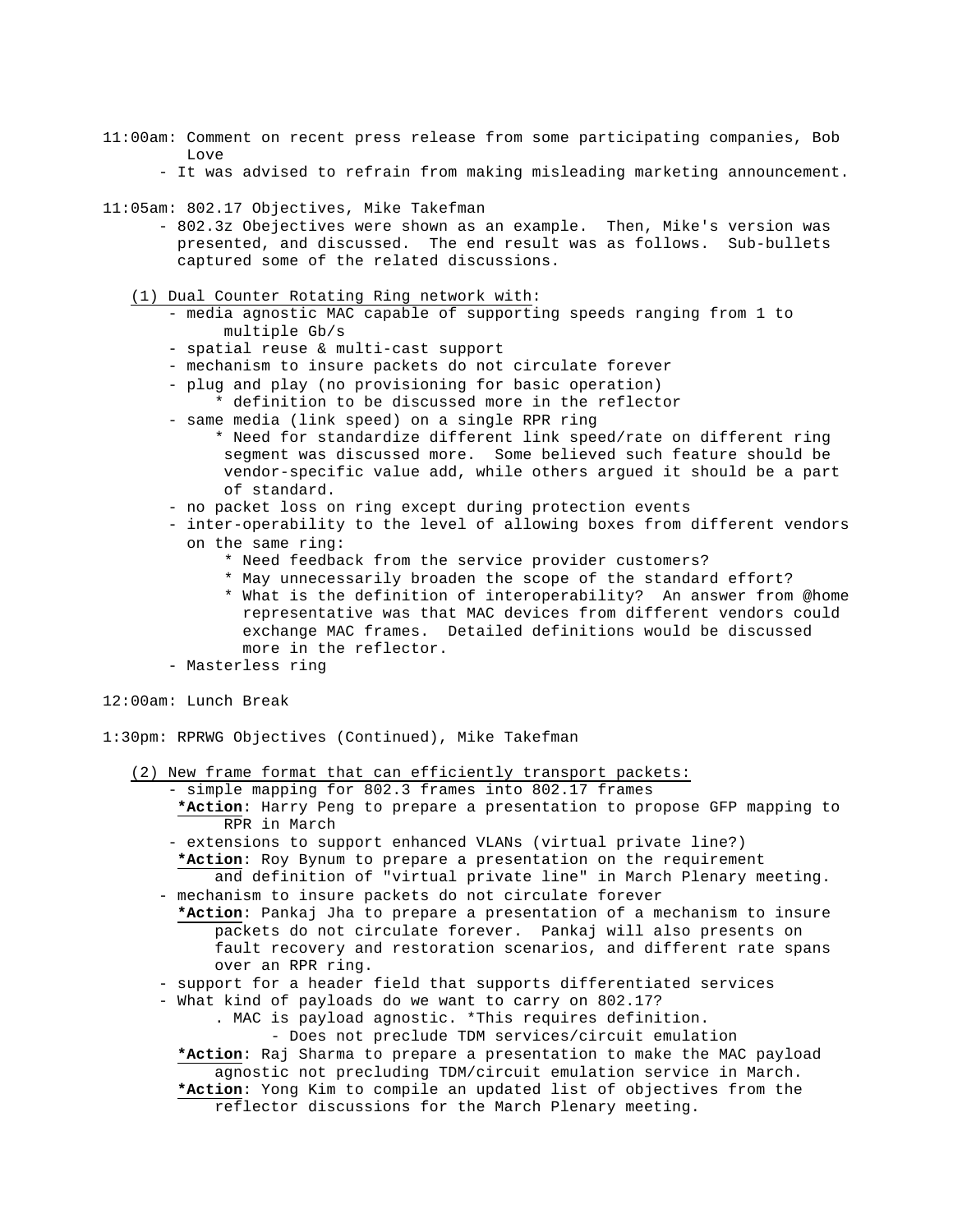(3) Define mapping of MAC frame into existing PHY layers: - OC-48c/STM-16, OC-192c/STM-64 SONET/SDH - 1Gb/s Ethernet PHY - 10Gb/s Ethernet (LAN and/or WAN) PHY - and not preclude the lower rates (Harry Peng - SONET) - and not to preclude higher rates **\*Action**: Harry Peng to be an editor for the lower than OC-48c link rate. **\*Action**: David James to be an editor for the lower rate Ethernet  $(e.q., 10Mb/s).$ **\*Action**: Offer Pazy to prepare a presentation on a position to accommodate sub- OC-48c/STM-16 with a larger payload. - clocking and synchronization **\*Action**: Lauren Schlicht to maintain a living list of "Terms and Definitions" (4) Define a protection scheme that recovers from node or facility failures in under 50ms: - minimize packet loss beyond fault recovery time - wrapping vs steering

- design of protection and topology messaging protocols
- (5) Support both layer 2 and layer 3 networks:
	- support 802.1D/Q
	- expose ceertain features/functions to upper layer
	- **\*Action**: Offer Pazy to prepare a presentation on the desired MAC client interface for information and control.
	- **\*Action**: Nader Vijeh to prepare a presentation on how other MACs dealt with 802.1D/Q compliance issue.
- (6) Class of service support:
	- on the ring
	- ingess to the ring
	- egress from the ring
- (7) Support packet size up to 9K bytes (8) Addressing OAM/P requirement
- 4:00pm: IEEE 802.17 RPRWG Major Decisions, Mike Takefman - It was noted that the following list was rather a list of items to be decided upon later.

\*\*MAC Features:

- Cut through vs Store and Forward
- Packet Loss on Ring
- Transit Buffer Design/Size
- Bandwidth management mechanism . Fairness vs weighted fairness
- Transit traffic priority support
- Transmit traffic priority support
- Receive traffic priority support
- Congestion control

4:15pm: Break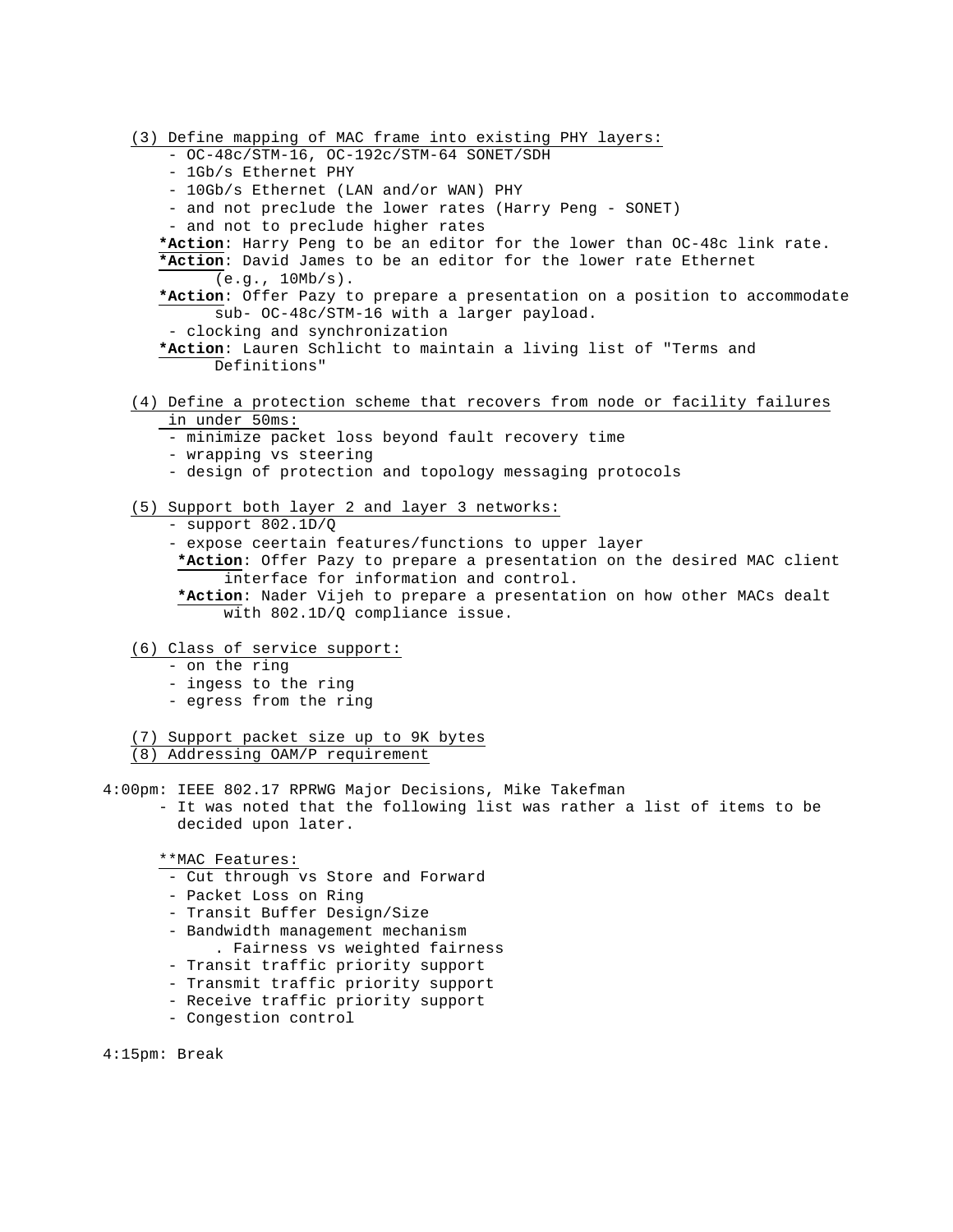4:30pm: New Business, Bob Love

- Presented a list of things needed on the web:
	- What documents do we need on the web(outside of meeting sections)? Meeting section will include the presentations and meeting minutes.
		- . Definitions (Lauren Schlicht)
		- . Scope & Objectives (Yong Kim)
		- . Issues List (Mannix Alex)
		- . Table of Contents for the Standard (Once it exists)
		- . Standards Clauses As they are written
		- . Action Item List (Who will deliver what, when)
		- . Development Schedule
		- . List of Significant people officers, volunteers, contributors
		- . Voting Members
		- . Members only page contact information
		- . Liaison to 802.3 and 802.1
- **\*Action**: Mike to check with MPLS and OIF web management tool. Current web master Edward Mussina (sp?) would also be consulted. Any other web-related ideas were encouraged to be brought up in the reflector. **\*Action**: Mannix Alex to be in charge of issues list.
- New business:
	- . Liaison to 802.3 and 802.1 and T1X1.5
- 5:00pm: Planning for the March Plenary, Mike Takefman
	- Technical presentations that support objective selection.
	- Refine the living docment (on the web) with the terms, definition
	- Architecture:
		- . Determine issues on network architecture and interoperability
			- What does interoperability really mean:
				- . At the MAC layer?
				- . Beyond the MAC layer?
				- . Multiple vendor boxes on ring?
				- . Ring to ring architecture?
	- **\*Action**: Service providers present their network architectures and
		- requirements for the new people in the March Plenary meeting, e.g., Excite@home, Sprint, etc.
		- . Issues surrounding multiple ring scenarios
			- 802.1 bridging
			- routing
			- Other?
		- . Plug and play
			- Sounds great, but what does it really entail?
			- Provisioning
	- MAC Layer
		- . Creation of a straw-man IEEE 802 compliant MAC layering.
		- . Presentations from all companies on their current MAC design:
			- Feature description:
				- . Five each company would be allocated 1 hour, and encouraged to have additional collateral that would not be presented. These should be posted hopefully way ahead of the meeting.
			- Simulation presentations:
				- . Each company would be given 30 minutes and they run the simulations they think would be the most important to highlight the real performance issues. (Allocated times would be adjusted according to the number of presentations scheduled.)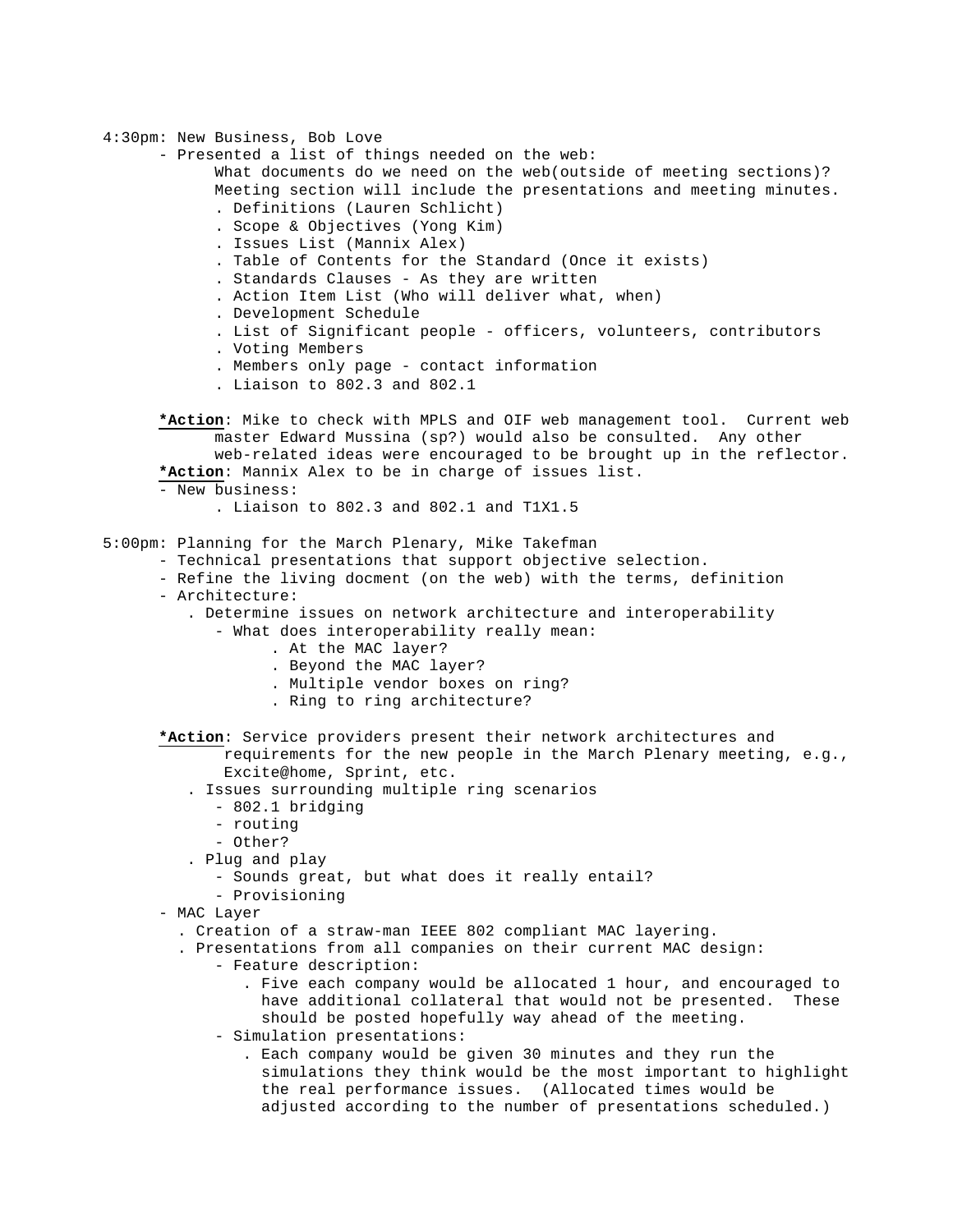```
- Physical Layer Issues:
          . mapping of frames to each physical layer
            - Is there a need for sub-layers to handle each physical layer
               differently?
            - For Ethernet media, do we maintain things like the IPG, or 
               preamble?
            - What protocol does we use for SONET links?
          . clocking
            - Are these really just point-to-point links that free-run? OR
            - Do we need to support a clocking hierarchy?
            - Do we support loop timing?
          . synchronization
            - Do we need to support 8KHz framing?
            - How do we deal with frequency mismatch on free running nodes?
      - Preliminary Daily Schedule for March, 2001 Plenary Meeting
          . Monday AM
            - Bob and Mike at SEC Meeting
            - RPR Primer for New Participants?
      *Action: Raj Sharma to do the RPR Primer presentation. Raj will
        give a draft in 2 weeks, and Mike to post the presentation in the
        reflector, and to gather feedback to finalize it.
            - Performance Ad-hoc, 8:30am to 10:50am
            - 802 Plenary, 11:00 - 12:00am
          . Monday PM
            - 802.17 Opening Meeting
            - Discussion on Terms and Definitions
                . Straw polls taken on each definition
          . Tuesday AM to Thursday AM
            - Architecture presentations (end-user driven, but corporate driven
               is also good)
            - MAC Layer model
            - Performance simulation presentations
          . Thursday PM
            - Voting membership determined
            - Election of officers of RPRWG
            - Motions on Terms and Definitions
                . To reconfirm the straw polls
            - Motions on Objectives
            - Planning the next meeting
Request from the chair: Let the intention to make a presentation to be known in
```
about a month in advance, so as to have a firm agenda earlier, e.g., by February 12. Exceptions will be made to customer presentations.

 **\*Action**: Mike to come up with the document naming convention, e.g., name, revision, date, etc., and post it in the reflector for feedback.

### **Motion 2001-01-17-01:**

Presentations to the RPRWG must be delivered to the Chair for upload onto the web-site 8 days prior to the meeting to be scheduled time in the meeting. Any substantial updates to the presentation will be available on paper copy at the start of the presentation. (Procedural)

(M) David James (S) Paul Amsden (Y) 18 (N) 9 (A) 7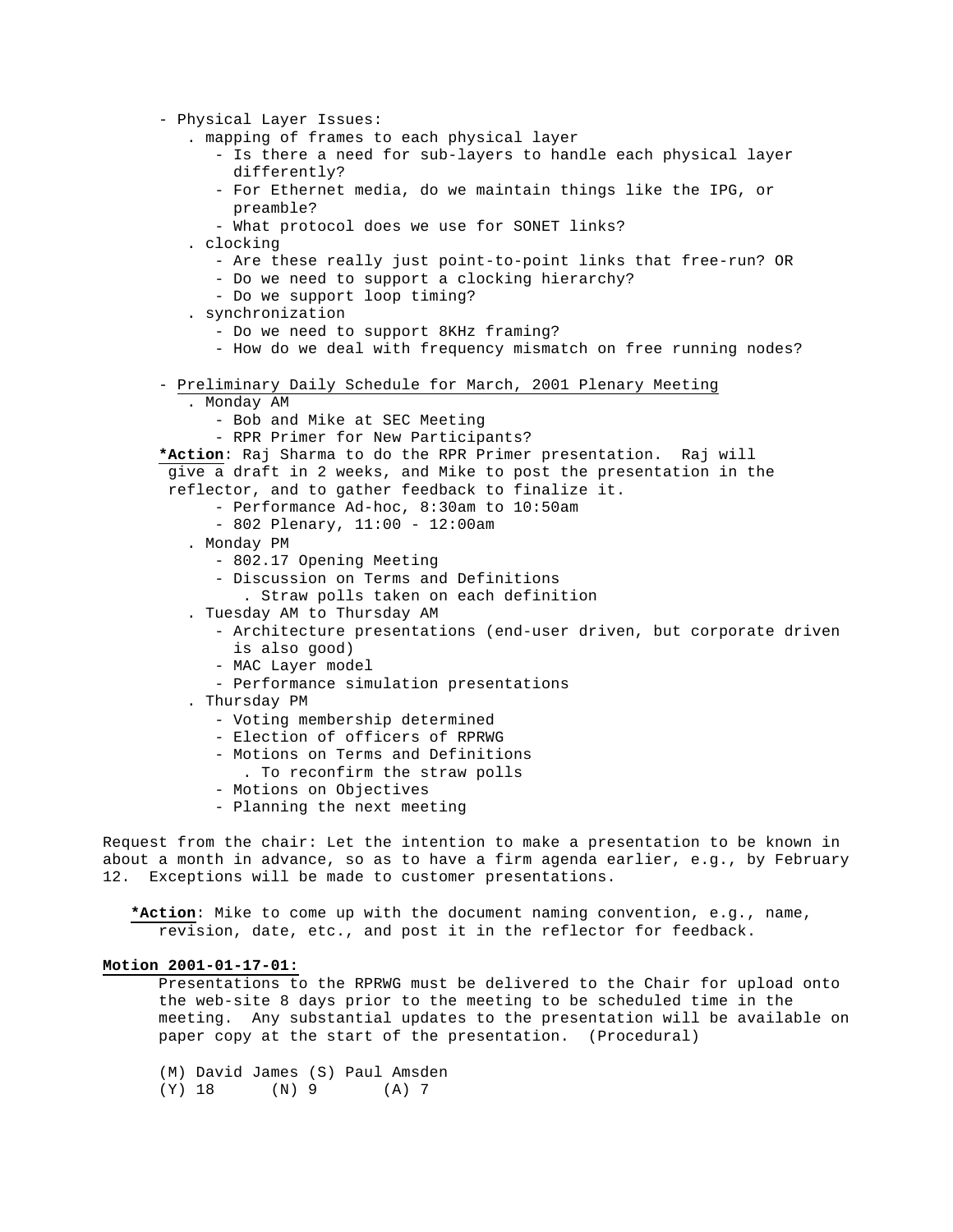#### **Motion 2001-01-17-02:**

Slots in the agenda for a WG meeting must be requested from the Chair 30 days in advance of the meeting. The Chair has the discretion to add to the agenda those people who missed the deadline. (Procedural)

(M) Khaled Amer (S) David James (Y) 18 (N) 2 (A) 10

# **Motion 2001-01-17-03:**

The chair has discretion to allow some invited presentations at the meeting. Invited presentations do not have to meet deadlines.(Procedural)

(M) David James (S) Paul Amsden (Y) 20 (N) 0 (A) 4

6:30pm: Volunteers, Decisions, Actions, Mike Takefman

- Discussed the required frequency and duration of interim meetings.

- Harry Peng requested that the proposed schedule be reviewed again in the March Plenary.
- Khaled reported performance modeling Ad-hoc discussion results.
- B.J. Lee summarized and presented a list of action items for update.
- Exact date for the May interim is May 14-18.

7:00pm: End of IEEE 802.17 RPRWG Jan 16-17, 2001 Preleminary meeting.

### List of Action Items:

- 1. Mike Tekefman to send a request to Jim Carlo for his advice on the document sharing issue (with IETF IP0RPR WG).
- 2. Harry Peng to prepare a presentation to propose GFP mapping to RPR in March.
- 3. Roy Bynum to prepare a presentation on the requirement/definition of "virtual private line" in March Plenary meeting.
- 4. Pankaj Jha to prepare a presentation of a mechanism to insure packets do not circulate forever. Pankaj will also presents on fault recovery and restoration scenarios, and different rate spans over an RPR ring.
- 5. Raj Sharma to prepare a presentation to make the MAC payload agnostic that does not preclude TDM/circuit emulation service in March.
- 6. Yong Kim to compile an updated list of objectives from the reflector discussions for the March Plenary meeting.
- 7. Harry Peng to be an editor for the lower than OC-48c link rate.
- 8. David James to be an editor for the lower rate Ethernet (e.g., 10Mb/s).
- 9. Offer Pazy to prepare a presentation on a position to accommodate sub- OC-48c/STM-16 with a larger payload.
- 10. Lauren Schlicht to maintain a living list of "Terms and Definitions."
- 11. Offer Pazy to prepare a presentation on the desired MAC client interface for information and control.
- 12. Nader Vijeh to prepare a presentation on how other MACs dealt with multipath forwarding.
- 13. Nader Vijeh to prepare a presentation of 802.17 MAC model.
- 14. Mike Takefman to come up with the document naming convention, e.g., name, revision, date, etc., and post it in the reflector for feedback.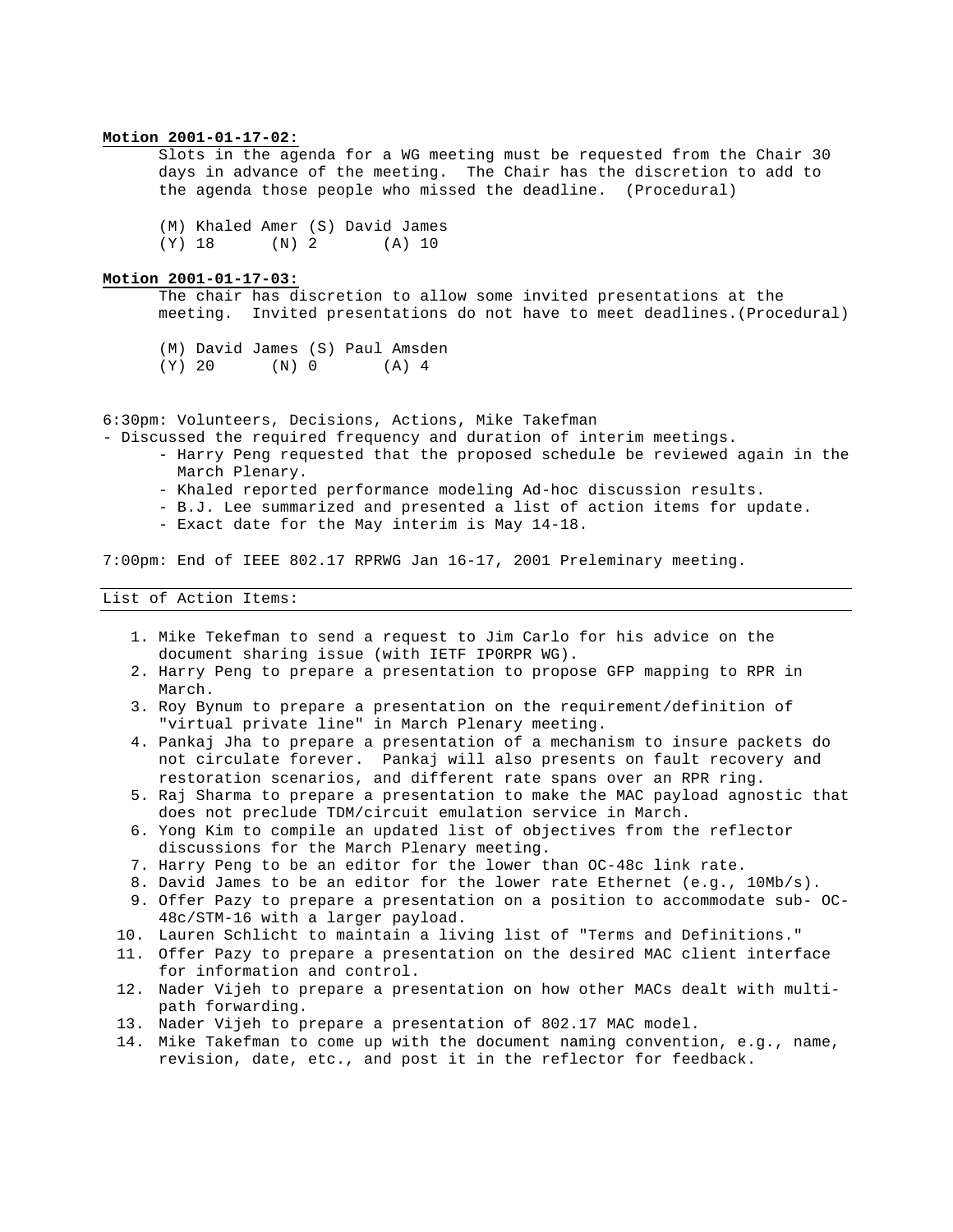Attendees

Alak Deb Alexander Leobovich Andrew Brown Bob Schiff ChingWei Chang Chuck Kuhlmann Dean Cheng Devendor K Tripathi Fouad A Tobagi Itzik Hendel JC Kuo Jim Kao Kamal Rathi Longsong Lin Magnus Svevar Mark Hoke Martin Green Mete Yilmaz Michael Steele Mike Jacobsen Nader Vasseghi Patrick Conlon Perminder Chohan Rafi Shalor Ron Fang Samian Kaur Samuel Liang Simon Assouad Thien Vuong Vincent Bemmel William Dai Adisak Mekkittikul Ajay Sahai Albert Herrera Alexander Smith Allan Pepper Aravind Gopalan Benjamin Chen Bill Lee Bob Sultan Bruce B Johnson Byoung-Joon Lee Cheng-chung Shih Cliff Davis Dave Meyer David B Gustavson David Cheon David James Dennis Lee Denny Scharf Donghui Xie Eli Aloni Fred DiBerto Frederic Thepot Gal Mor Gary Nelson Gary Turner George Young Glen Kramer Gunes Aybay Guy Trotter Harry Peng Heng Liao Hossein Sahabi Ingrid Van De Voorde James Chan Jan Jorgensen